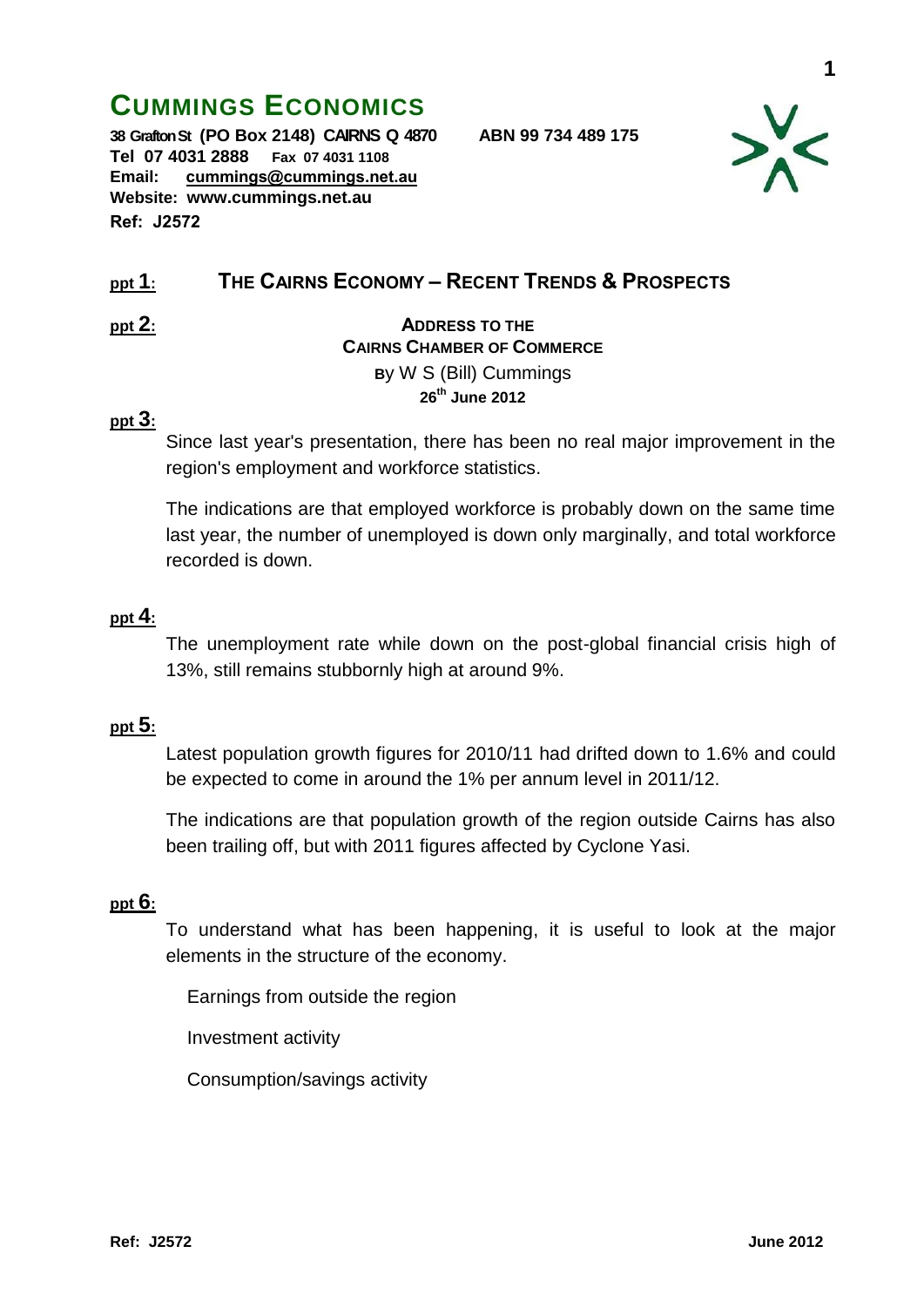## **ppt 7:**

For most regional economies, the most important factor determining their size and long-term growth is usually outside earnings, mainly coming from a number of 'base' industries dependent on exploitation of the region's natural resources :- Plant growth potential upon which agricultural, pastoral, and forest industries are based; Marine resources - fisheries; Minerals - mining; and Natural Tourism resources.

A service industry structure then develops that comes to employ more than the base industries – but if the base industries falter, the service sector contracts. These services are mainly supplied through a series of service centres in the region :- Local - like Babinda; Sub Regional – like Innisfail, Atherton, Mareeba; and a Regional Capital servicing city – Cairns, whose primary role is that of being a transport, distribution, manufacturing, administrative, government, and private services centre for the region it services.

However, this service industry structure can develop sections that also earn income from outside the region. In this region's case, additional outside income is earned by the region's maritime services sector, aviation services sector, and to some extent, international education. There are also important 'trade' earnings from supply of goods and services to the near north.

Government defence, surveillance and security spending, can also bring in outside income, along with special spending on government programs like support for indigenous communities.

#### **ppt 8:**

In this region, there are three major base industry sectors  $-$  the Primary Industries, Mining, and Tourism.

They compete to sell their products on national and international markets. Their prospects are being heavily influenced by the changes in the world economy brought about by the massive industrialisation taking place in Asia, especially China and India, causing at this stage, a massive demand for Australian minerals and basic agricultural commodities

This has been underpinning a high Australian dollar, made worse by reliance on the Reserve Bank and on interest rates higher than overseas to control the economy

#### **ppt 9:**

This table shows how the region's large \$2.2bn tourism industry earnings are down since a peak about 2006 by over 10% and if you take inflation into account, down by over 20%, that is by over \$500 million in real terms.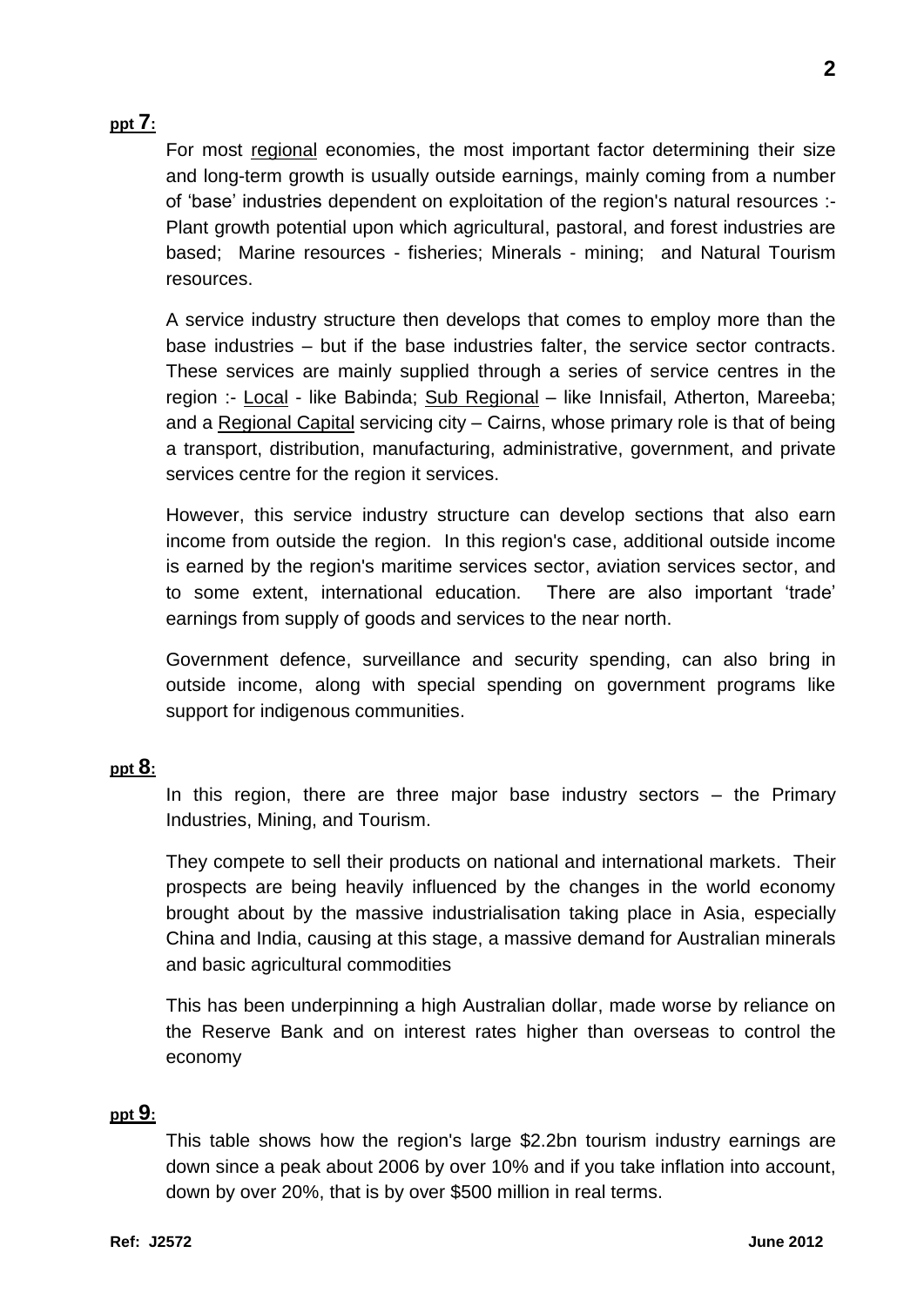#### **ppt 10:**

In international holiday visitors, Queensland as a whole has not been performing well, with this region performing the worst, being down by about one-third.

If the Cairns' economy was completely dependent on tourism, it would be in a real mess. Fortunately, tourism is not "the only game in town".

#### **ppt 11:**

This chart of agricultural earnings at farm-gate prices indicates that earnings over the period 2005/06 to 2009/10 were up from \$850 million to \$1200 million, that is by \$350 million, and about \$300 million if processing and transport elements are included and inflation taken into account.

#### **ppt 12:**

This chart shows that gross value of mining production had increased from about \$400 million to just short of \$1 billion in 2010/11, an increase in real terms of about \$450 million.

#### **ppt 13:**

On the surface, total regional outside earnings from these three major sectors has increased overall, despite the downturn in tourism.

#### **ppt 14:**

In addition to direct employment in mining in the region, there is about \$200 million earned by fly-in workforce to mining outside the region. There are a number of mining companies with corporate offices in Cairns.

Cairns' seaport is the North's major shipping port to mines to the near North, in Papua Indonesia, and Cape York, with cargoes worth of the order of \$600 million a year.

#### **ppt 15:**

Which brings us to the Maritime services sector, estimated to have operations valued at about \$800 million a year. Personnel at the Navy base have increased over that period.

In recent years, the slipways went through substantial difficulties with the loss of fishing industry capacity, impacts of the global financial crisis on superyacht business, the tragedy of missing out on the air warfare destroyers, a high dollar affecting competitiveness, and the collapse of Viking industries.

I believe that the sector has now recovered. Superyachts are coming back. A Pacific patrol boats maintenance contract has come to the city. Reef fleet operations however, would be down.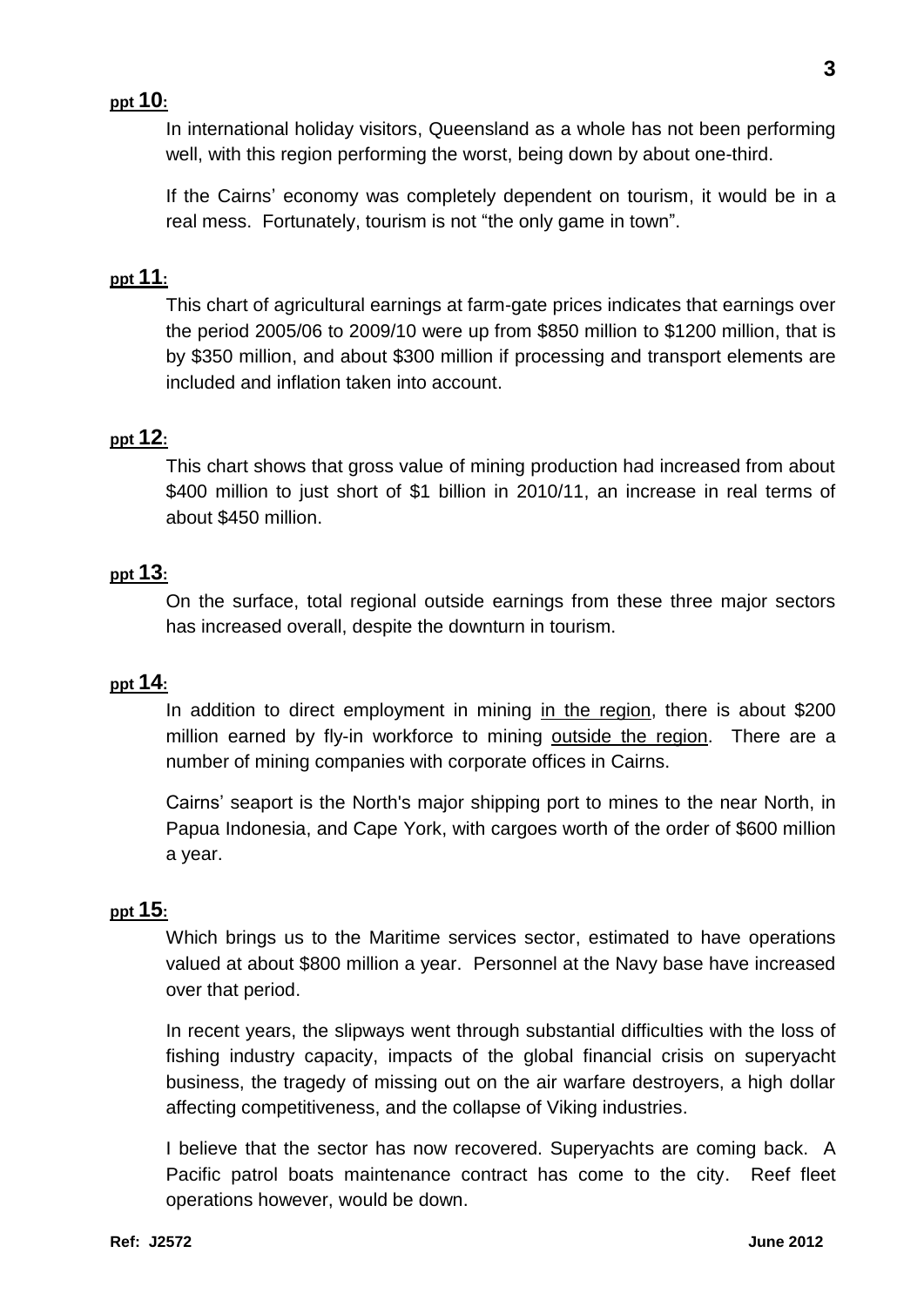#### **ppt 16:**

The parallel aviation sector at the airport has experienced major expansion including by Hawker Pacific in mine and peninsula charter operations, and through the aviation training centre.

#### **ppt 17:**

So overall, the indications are that the growth in the region's outside earnings has not been as disastrous as many have been led to believe. They have just not been as strong in recent years as Cairns has been accustomed to.

#### **ppt 18:**

Which brings us to investment, the biggest element in which is construction. This chart shows Far North Queensland dwelling approvals are down to about 900 during the last two years

#### **ppt 19:**

This chart shows that the value of building approvals in 2011/12 were down by about \$200 million on 2004/05, and about \$600 million on the peak in 2007/08 – ie. over \$700 million in real terms

#### **ppt 20:**

This chart illustrates levels of government and non-government approvals in recent years.

Fortunately, large government approvals came through about the time of the global financial crisis that helped hold overall construction up.

However perceptions that the Cairns economy depends fully on tourism, have not helped instil confidence in investing in the city's future.

#### **ppt 21:**

The other major factor affecting many local businesses has been a tendency for households to save rather than spend. The national household propensity to save ratio has moved from about 4% to about 10%. If this is applied to the Far North Queensland regional economy, the reduction in spending would be of the order of \$400 million.

#### **ppt 22:**

In fact, although Cairns' growth has reduced strongly, its economic fundamentals are potentially quite strong. Taking into account that the high indigenous population adds to the unemployment rate, a number of other regions around Australia are at a similar level.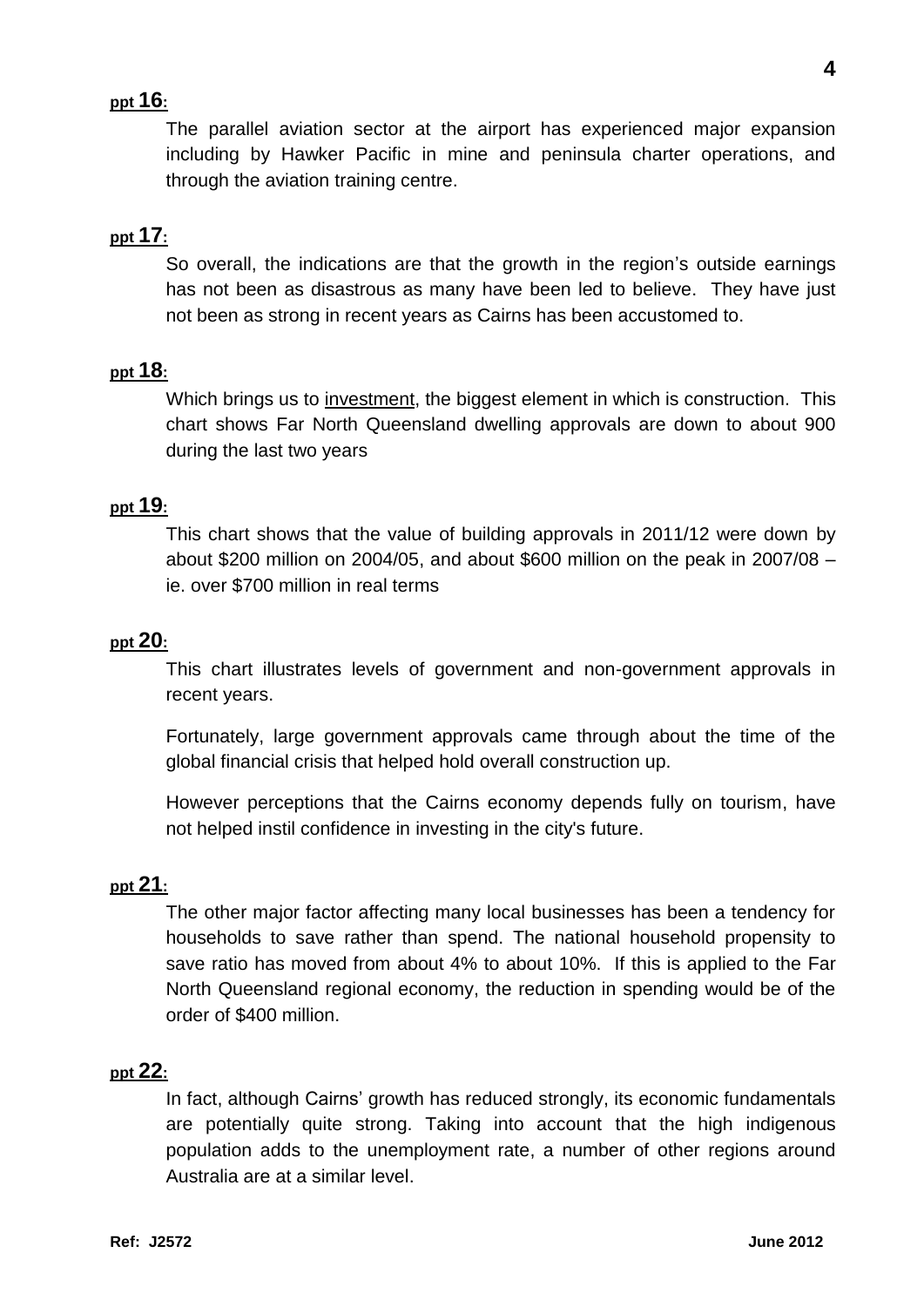Work we have carried out indicates that Cairns has traditionally run a relatively high unemployment rate with a high job creation rate. Cairns went into the global financial crisis with an unemployment rate higher than national averages. It produced a 13% unemployment rate, in large part, because population continued to flow in strongly for two years following the onset of the global financial crisis – a total of about 12,000. The region has had an average unemployment rate of 7% over the past 25 years.

# **ppt 23:**

The city's now greatly reduced growth rate at 1.6% still means that it has been growing faster than the majority of Australian regional cities. Its average growth rate over the past five years to 2010/11 has been the third fastest.

## **ppt 24:**

Over the intercensal period 2006 to 2011, despite its problems, Cairns' population growth kept pace with that of Townsville and is now almost 90% the size of Townsville. In fact, in total census count population including visitors, Cairns' local authority area at 180,000 exceeded that of Townsville at 178,000. Cairns' hinterland population grew faster and now exceeds that of Townsville by a wide margin, giving Cairns' commercial servicing area a population about 20,000 above that of Townsville.

## **ppt 25:**

However, there is often a lack of appreciation in Brisbane that the pattern of the State has changed. Cairns is now about twice the size of Mackay and Rockhampton and Bundaberg. The reality is Cairns and Townsville are twin capitals of the State's north, with Cairns and its region's population now the largest.

## **ppt 26:**

Now let's look forward. The local economy seems likely to operate against the background of some slowing in the world's economy over the next 12 months – of China slowing but still with strong growth, no growth in Europe, and some slowing in growth of the US economy. This has moderated commodity prices and fuel prices with an effect on exchange rates.

Unless there is a very strong deterioration in the world economic situation, the Reserve Bank's interest rate cutting cycle looks to have stalled. The region has to face the fact that a high dollar regime is likely to be with us for some time.

At both State and Federal level, we have gone into a period of government austerity, although the Federal budgetr provides for collection of about 12% more in tax.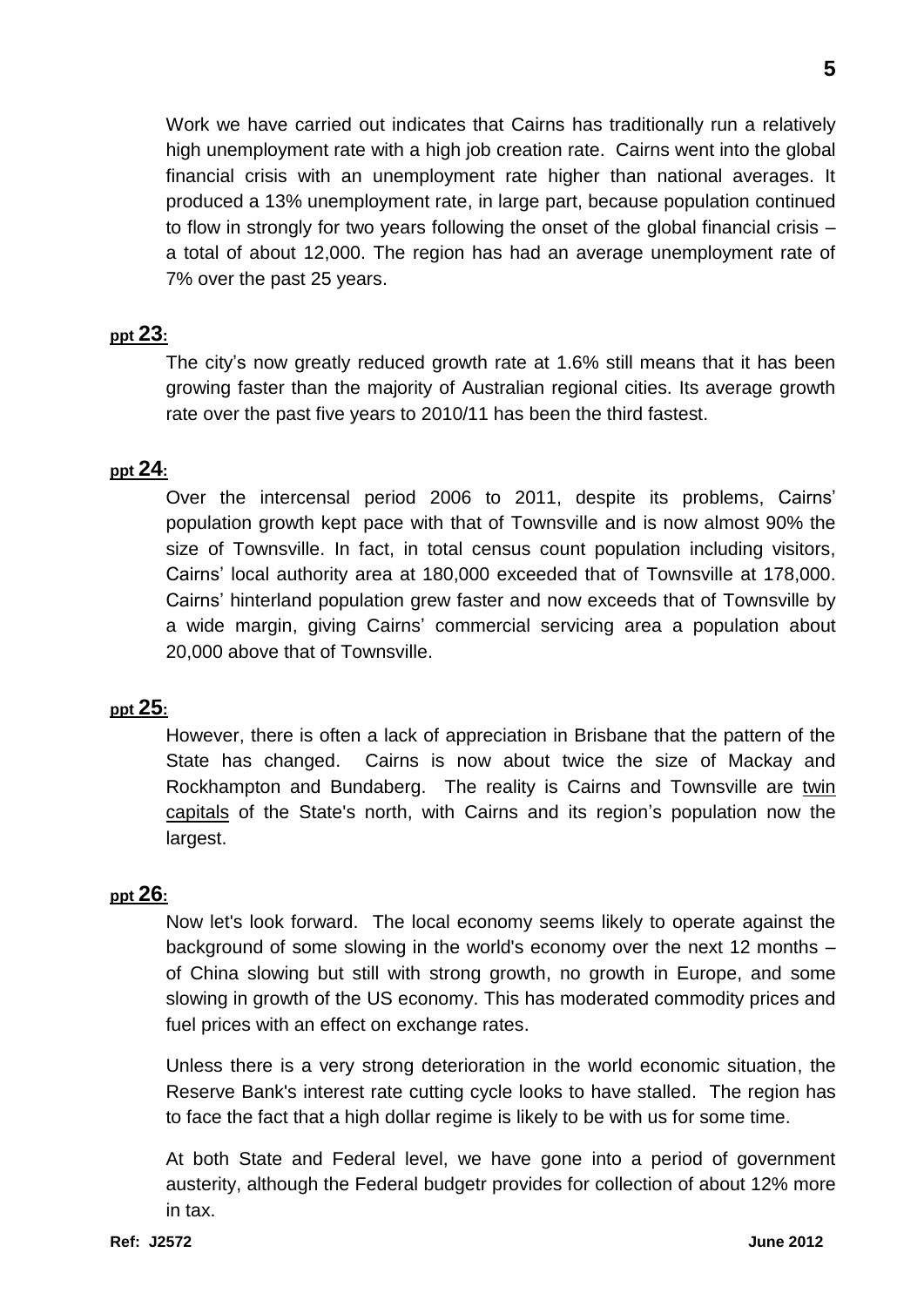In relation to the propensity to save, the March Quarter national account figure indicated a rise in consumption spending at national level and I hear anecdotal stories that would indicate that putting off expenditure in favour of saving is reaching its limits.

# .**ppt 27:**

Surveys for TTNQ indicate that recent tourism results are better than the previous year. In strong contrast to this time last year, there is optimism that the September Quarter will see growth on last year.

There has been an expansion of air services domestically and more are hoped to be achieved especially from China and Singapore.

## .**ppt 28:**

The cruise shipping industry has discovered Australia and Australians have discovered cruising. Strong growth is expected over the next decade but the size of ships is increasing with about 25% of ships already needing to stand off Yorkeys Knob and transfer passengers ashore by small boats.

This percentage is likely to increase sharply over the next decade. Cairns is highly desired as a stop-over and the economic case for dredging is very strong both on economic efficiency grounds and in terms of additional expenditure generated.

## .**ppt 29:**

There are strong prospects for continuing expansion of agriculture. Increasing demand from developing countries has been leading to strong rises in global food prices.

## .**ppt 30:**

The rising demand for some agricultural products in Asia is evident in the large investment flowing into the area's sugar industry.

## .**ppt 31:**

New types of multi-product mills are being developed. The Tableland mill is being expanded and taken through to the production of crystal sugar.

#### .**ppt 32:**

There is talk about the North becoming a food bowl for Asia, not just from the Government but also the Opposition.